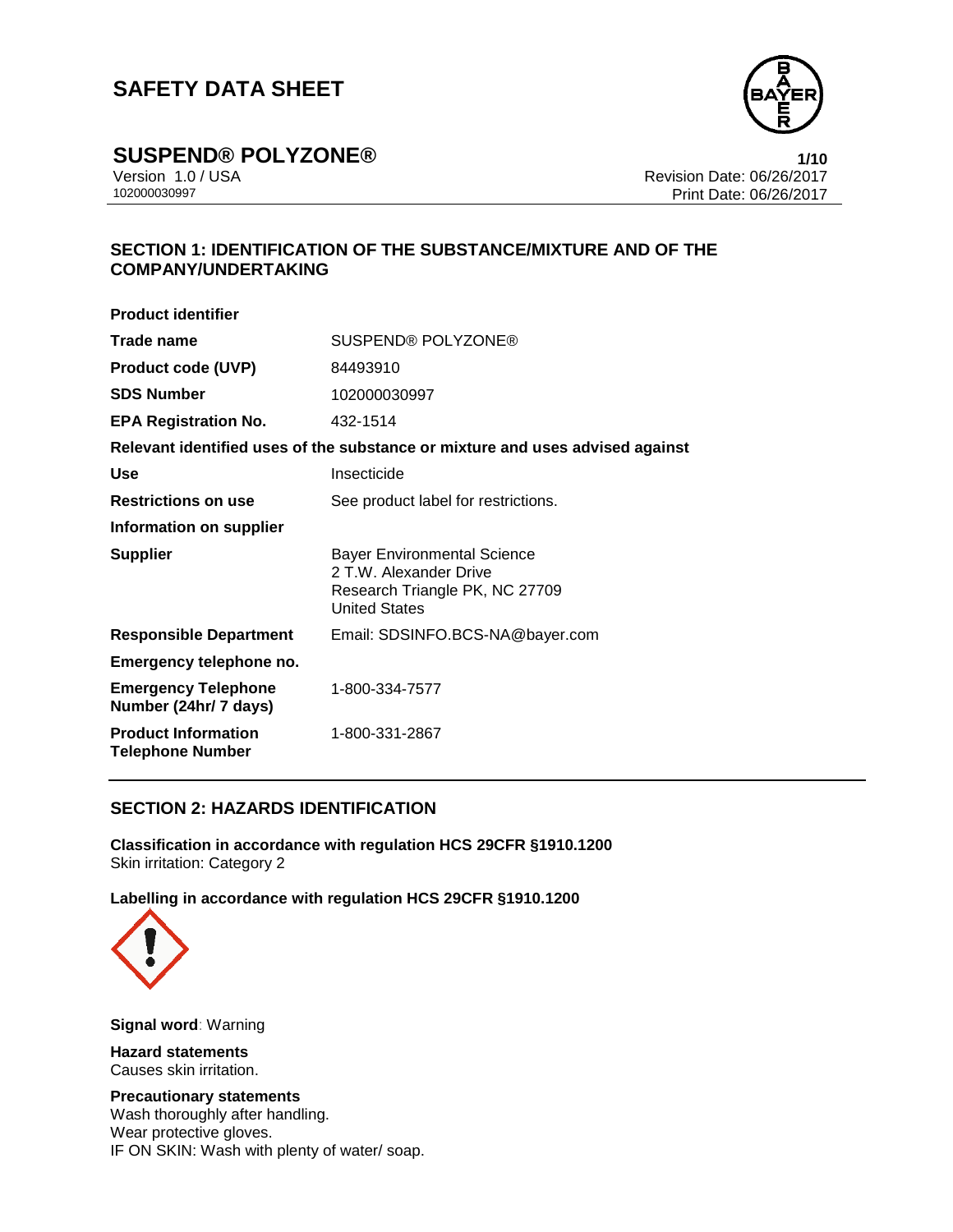

# **SUSPEND® POLYZONE®**<br>Version 1.0 / USA **2/10**<br>Revision Date: 06/26/2017

Version 1.0 / USA Revision Date: 06/26/2017<br>102000030997 Print Date: 06/26/2017 Print Date: 06/26/2017

Specific treatment (see supplemental first aid instructions on this label). If skin irritation occurs: Get medical advice/ attention. Take off contaminated clothing and wash before reuse.

#### **Hazards Not Otherwise Classified (HNOC)**

No other hazards not otherwise classified. No physical hazards not otherwise classified.

## **SECTION 3: COMPOSITION/INFORMATION ON INGREDIENTS**

**Hazardous Component Name CAS-No. Concentration % by weight** Deltamethrin 52918-63-5 4.75

**SECTION 4: FIRST AID MEASURES**

#### **Description of first aid measures**

| <b>General advice</b>                                                      | When possible, have the product container or label with you when<br>calling a poison control center or doctor or going for treatment.                                                                                                                                                                     |  |
|----------------------------------------------------------------------------|-----------------------------------------------------------------------------------------------------------------------------------------------------------------------------------------------------------------------------------------------------------------------------------------------------------|--|
| <b>Inhalation</b>                                                          | Move to fresh air. If person is not breathing, call 911 or an ambulance,<br>then give artificial respiration, preferably mouth-to-mouth if possible.<br>Call a physician or poison control center immediately.                                                                                            |  |
| <b>Skin contact</b>                                                        | Take off contaminated clothing and shoes immediately. Wash off<br>immediately with plenty of water for at least 15 minutes. Call a<br>physician or poison control center immediately.                                                                                                                     |  |
| Eye contact                                                                | Hold eye open and rinse slowly and gently with water for 15-20<br>minutes. Remove contact lenses, if present, after the first 5 minutes,<br>then continue rinsing eye. Call a physician or poison control center<br>immediately.                                                                          |  |
| Ingestion                                                                  | Call a physician or poison control center immediately. Rinse out mouth<br>and give water in small sips to drink. DO NOT induce vomiting unless<br>directed to do so by a physician or poison control center. Never give<br>anything by mouth to an unconscious person. Do not leave victim<br>unattended. |  |
| Most important symptoms and effects, both acute and delayed                |                                                                                                                                                                                                                                                                                                           |  |
| <b>Symptoms</b>                                                            | To date no symptoms are known.                                                                                                                                                                                                                                                                            |  |
| Indication of any immediate medical attention and special treatment needed |                                                                                                                                                                                                                                                                                                           |  |
| Treatment                                                                  | Appropriate supportive and symptomatic treatment as indicated by the<br>patient's condition is recommended. There is no specific antidote.                                                                                                                                                                |  |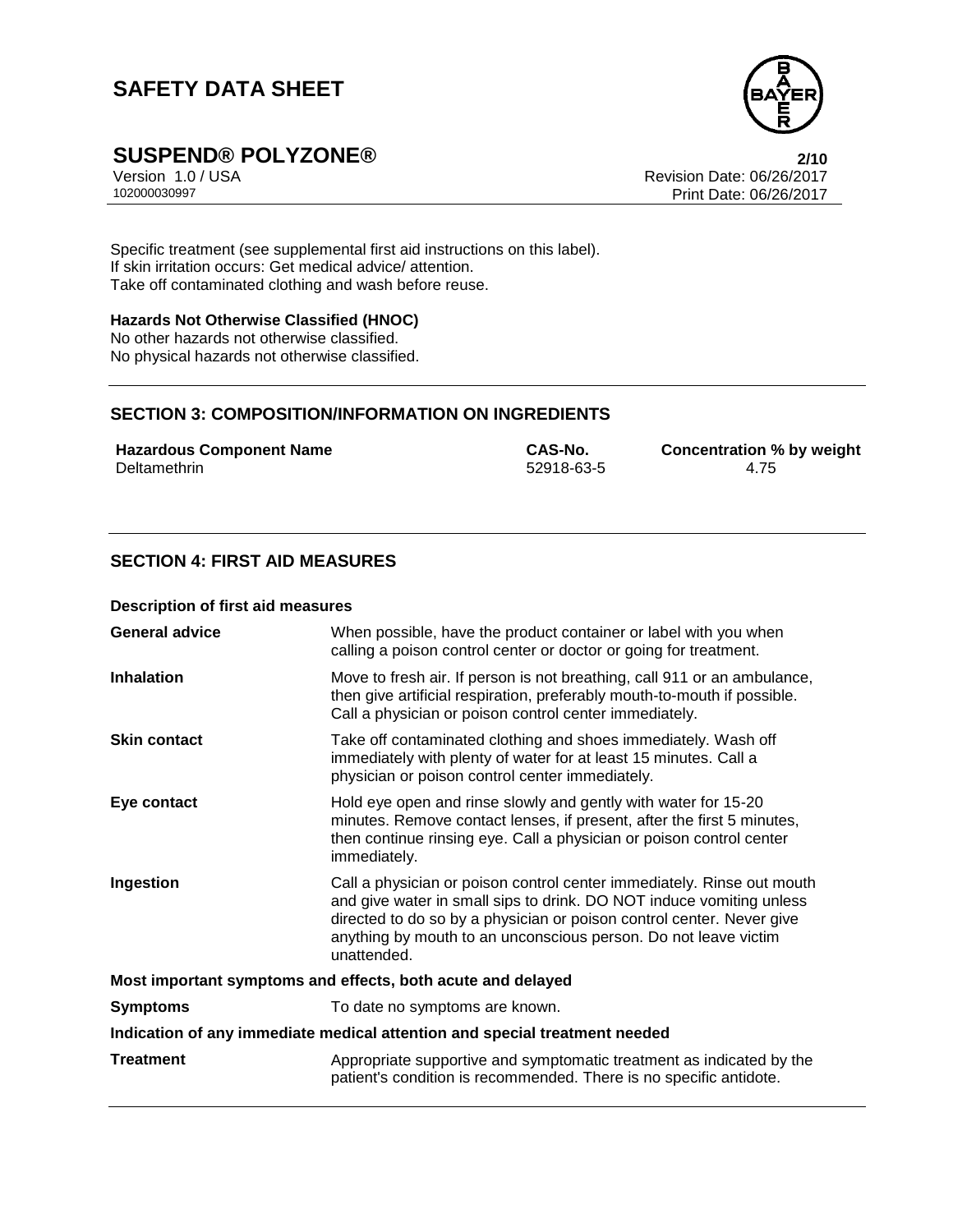

**SUSPEND® POLYZONE®**<br>Version 1.0 / USA **3/10**<br>Revision Date: 06/26/2017

Version 1.0 / USA Revision Date: 06/26/2017<br>102000030997<br>Print Date: 06/26/2017 Print Date: 06/26/2017

## **SECTION 5: FIREFIGHTING MEASURES**

| <b>Extinguishing media</b>                                         |                                                                                                                                                                                              |
|--------------------------------------------------------------------|----------------------------------------------------------------------------------------------------------------------------------------------------------------------------------------------|
| <b>Suitable</b>                                                    | Carbon dioxide (CO2), Dry chemical, Foam, Water                                                                                                                                              |
| <b>Unsuitable</b>                                                  | None known.                                                                                                                                                                                  |
| <b>Special hazards arising</b><br>from the substance or<br>mixture | Dangerous gases are evolved in the event of a fire.                                                                                                                                          |
| <b>Advice for firefighters</b>                                     |                                                                                                                                                                                              |
| <b>Special protective</b><br>equipment for firefighters            | Firefighters should wear NIOSH approved self-contained breathing<br>apparatus and full protective clothing.                                                                                  |
| <b>Further information</b>                                         | Keep out of smoke. Fight fire from upwind position. Cool closed<br>containers exposed to fire with water spray. Do not allow run-off from<br>fire fighting to enter drains or water courses. |
| <b>Flash point</b>                                                 | No data available                                                                                                                                                                            |
| <b>Auto-ignition temperature</b>                                   | No data available                                                                                                                                                                            |
| <b>Lower explosion limit</b>                                       | No data available                                                                                                                                                                            |
| <b>Upper explosion limit</b>                                       | No data available                                                                                                                                                                            |
| <b>Explosivity</b>                                                 | Not applicable                                                                                                                                                                               |

## **SECTION 6: ACCIDENTAL RELEASE MEASURES**

#### **Personal precautions, protective equipment and emergency procedures**

| <b>Precautions</b>                                    | Keep unauthorized people away. Isolate hazard area. Avoid contact<br>with spilled product or contaminated surfaces.                                                                                                                                                                                                                 |
|-------------------------------------------------------|-------------------------------------------------------------------------------------------------------------------------------------------------------------------------------------------------------------------------------------------------------------------------------------------------------------------------------------|
| Methods and materials for containment and cleaning up |                                                                                                                                                                                                                                                                                                                                     |
| Methods for cleaning up                               | Dike area to prevent runoff. Soak up with inert absorbent material<br>(e.g. sand, silica gel, acid binder, universal binder, sawdust). Collect<br>and transfer the product into a properly labelled and tightly closed<br>container. Clean contaminated surface thoroughly. Decontaminate<br>tools and equipment following cleanup. |
| <b>Additional advice</b>                              | Use personal protective equipment. If the product is accidentally<br>spilled, do not allow to enter soil, waterways or waste water canal.                                                                                                                                                                                           |
| Reference to other sections                           | Information regarding safe handling, see section 7.<br>Information regarding personal protective equipment, see section 8.<br>Information regarding waste disposal, see section 13.                                                                                                                                                 |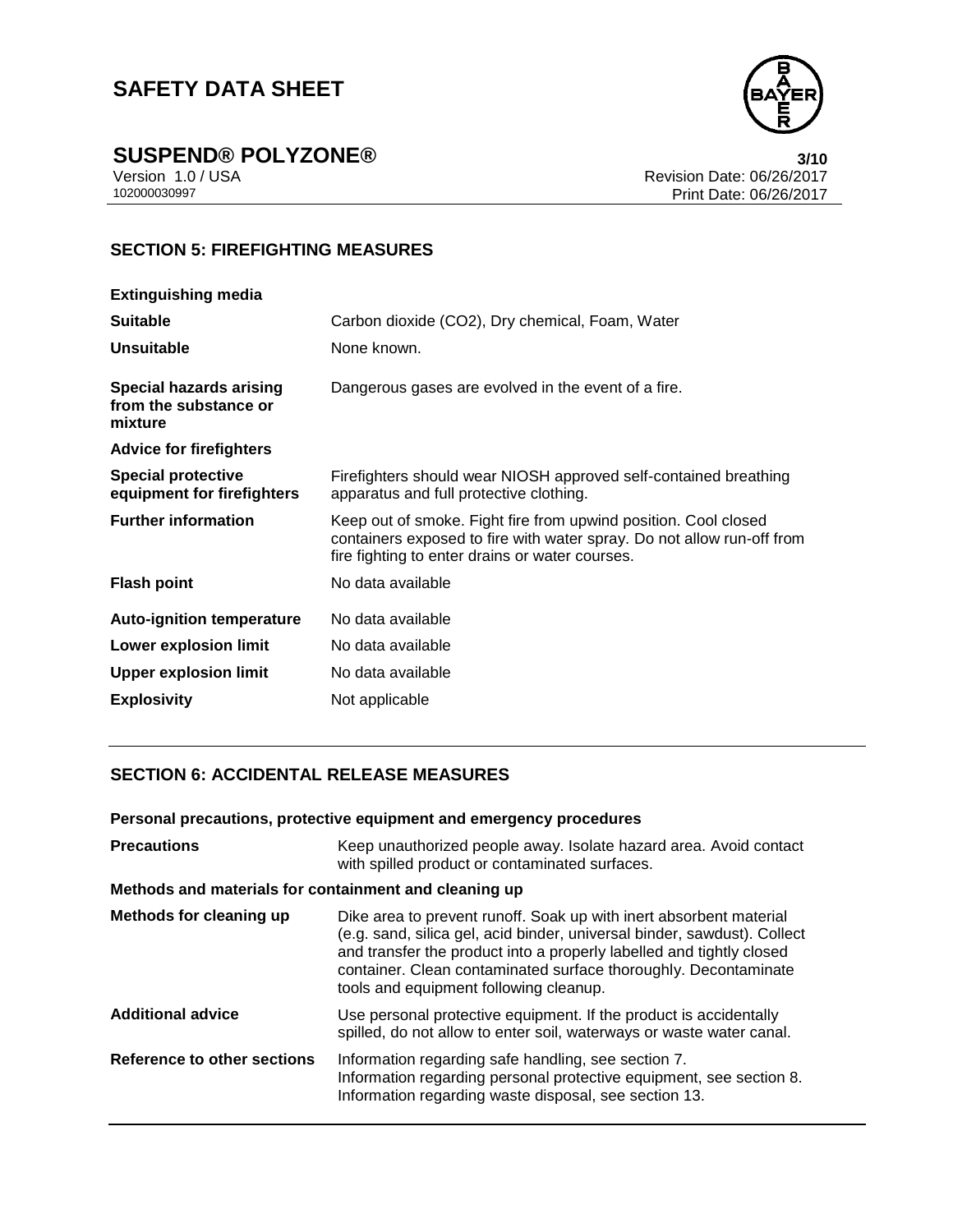

# **SUSPEND® POLYZONE® 4/10**

Version 1.0 / USA Revision Date: 06/26/2017<br>102000030997 Print Date: 06/26/2017 Print Date: 06/26/2017

## **SECTION 7: HANDLING AND STORAGE**

#### **Precautions for safe handling**

| Advice on safe handling                                 | Handle and open container in a manner as to prevent spillage. Use only<br>in area provided with appropriate exhaust ventilation.                                                                                                                                                                                                                                                       |
|---------------------------------------------------------|----------------------------------------------------------------------------------------------------------------------------------------------------------------------------------------------------------------------------------------------------------------------------------------------------------------------------------------------------------------------------------------|
| <b>Hygiene measures</b>                                 | Wash hands thoroughly with soap and water after handling and before<br>eating, drinking, chewing gum, using tobacco, using the toilet or<br>applying cosmetics.<br>Remove Personal Protective Equipment (PPE) immediately after<br>handling this product. Remove soiled clothing immediately and clean<br>thoroughly before using again. Wash thoroughly and put on clean<br>clothing. |
|                                                         | Conditions for safe storage, including any incompatibilities                                                                                                                                                                                                                                                                                                                           |
| <b>Requirements for storage</b><br>areas and containers | Store in a cool, dry place and in such a manner as to prevent cross<br>contamination with other crop protection products, fertilizers, food, and<br>feed. Store in original container and out of the reach of children,<br>preferably in a locked storage area.                                                                                                                        |

## **SECTION 8: EXPOSURE CONTROLS/PERSONAL PROTECTION**

#### **Control parameters**

| <b>Components</b>   | <b>CAS-No.</b> | <b>Control parameters</b>       | <b>Update</b> | <b>Basis</b> |
|---------------------|----------------|---------------------------------|---------------|--------------|
| <b>Deltamethrin</b> | 52918-63-5     | $0.02 \,\mathrm{mg/m3}$<br>ΈWΑ) |               | OES BCS*     |

\*OES BCS: Internal Bayer AG, Crop Science Division "Occupational Exposure Standard"

#### **Exposure controls**

#### **Personal protective equipment**

In normal use and handling conditions please refer to the label and/or leaflet. In all other cases the following recommendations would apply.

**Respiratory protection** When respirators are required, select NIOSH approved equipment based on actual or potential airborne concentrations and in accordance with the appropriate regulatory standards and/or industry recommendations.

| <b>Hand protection</b>             | Chemical resistant nitrile rubber gloves                                                                                                          |
|------------------------------------|---------------------------------------------------------------------------------------------------------------------------------------------------|
| Eye protection                     | Tightly fitting safety goggles                                                                                                                    |
| Skin and body protection           | Wear long-sleeved shirt and long pants and shoes plus socks.                                                                                      |
| <b>General protective measures</b> | Follow manufacturer's instructions for cleaning/maintaining PPE. If<br>no such instructions for washables, use detergent and warm/tepid<br>water. |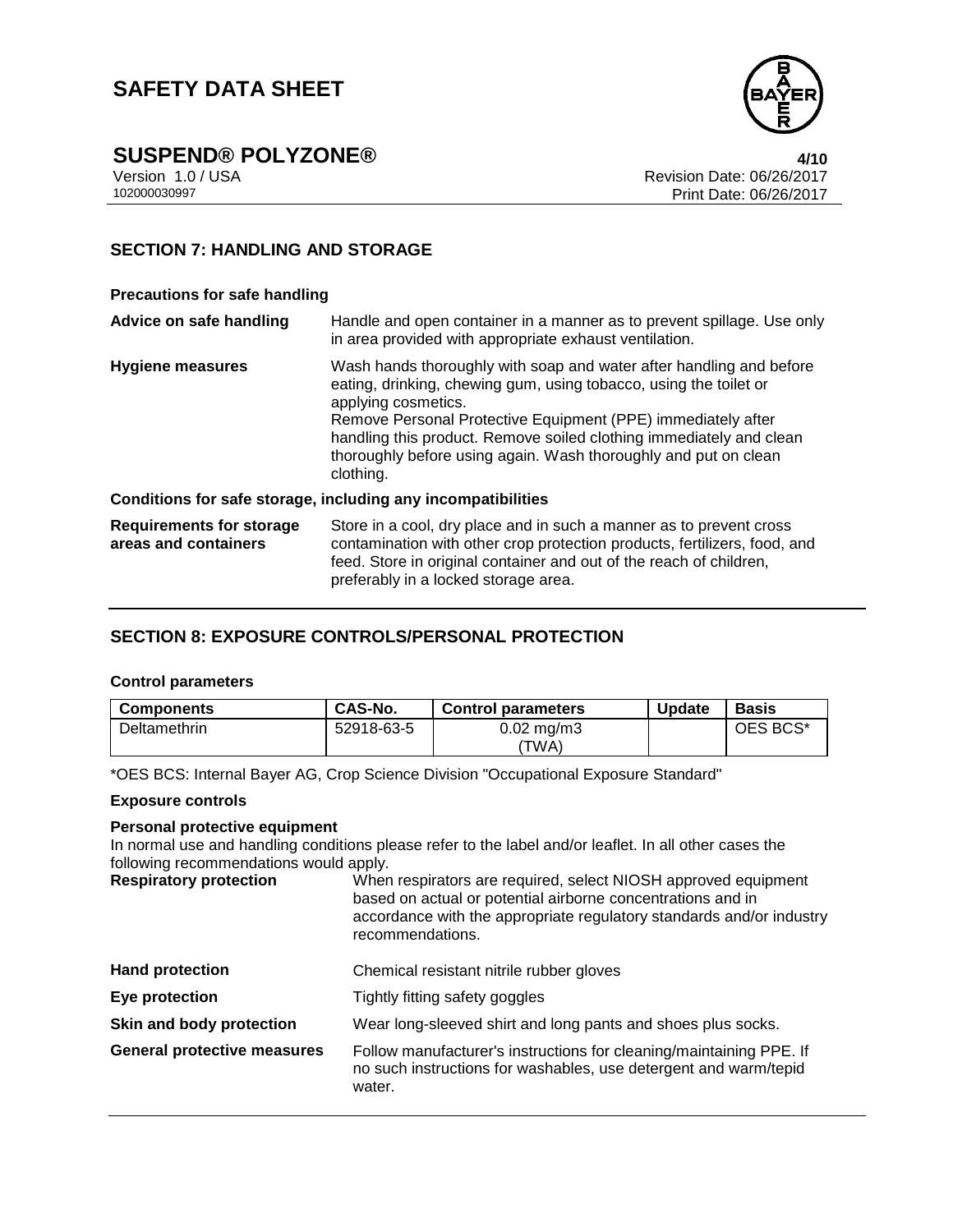

**SUSPEND® POLYZONE®**<br>Version 1.0/USA **5/10**<br>Revision Date: 06/26/2017

Version 1.0 / USA Revision Date: 06/26/2017<br>102000030997<br>Print Date: 06/26/2017 Print Date: 06/26/2017

## **SECTION 9. PHYSICAL AND CHEMICAL PROPERTIES**

| Appearance                                              | white to light beige                   |
|---------------------------------------------------------|----------------------------------------|
| <b>Physical State</b>                                   | suspension                             |
| <b>Odour Threshold</b>                                  | No data available                      |
| рH                                                      | $\le$ 7.0 at 100 % (23 °C)             |
| <b>Vapor Pressure</b>                                   | No data available                      |
| Vapor Density (Air = 1)                                 | No data available                      |
| <b>Density</b>                                          | ca. 1.05 g/cm <sup>3</sup> at 20 °C    |
| <b>Evaporation rate</b>                                 | No data available                      |
| <b>Boiling Point</b><br><b>Melting / Freezing Point</b> | No data available<br>No data available |
| <b>Water solubility</b>                                 | dispersible                            |
| <b>Minimum Ignition Energy</b>                          | Not applicable                         |
| <b>Decomposition</b><br>temperature                     | No data available                      |
| <b>Partition coefficient: n-</b><br>octanol/water       | Not applicable                         |
| <b>Viscosity</b>                                        | 700 - 1,700 cps at 25 °C               |
| <b>Flash point</b>                                      | No data available                      |
| <b>Auto-ignition temperature</b>                        | No data available                      |
| <b>Lower explosion limit</b>                            | No data available                      |
| <b>Upper explosion limit</b>                            | No data available                      |
| <b>Explosivity</b>                                      | Not applicable                         |

## **SECTION 10: STABILITY AND REACTIVITY**

| <b>Reactivity</b>                            |                                                             |
|----------------------------------------------|-------------------------------------------------------------|
| <b>Thermal decomposition</b>                 | No data available                                           |
| <b>Chemical stability</b>                    | Stable under recommended storage conditions.                |
| <b>Possibility of hazardous</b><br>reactions | No dangerous reaction known under conditions of normal use. |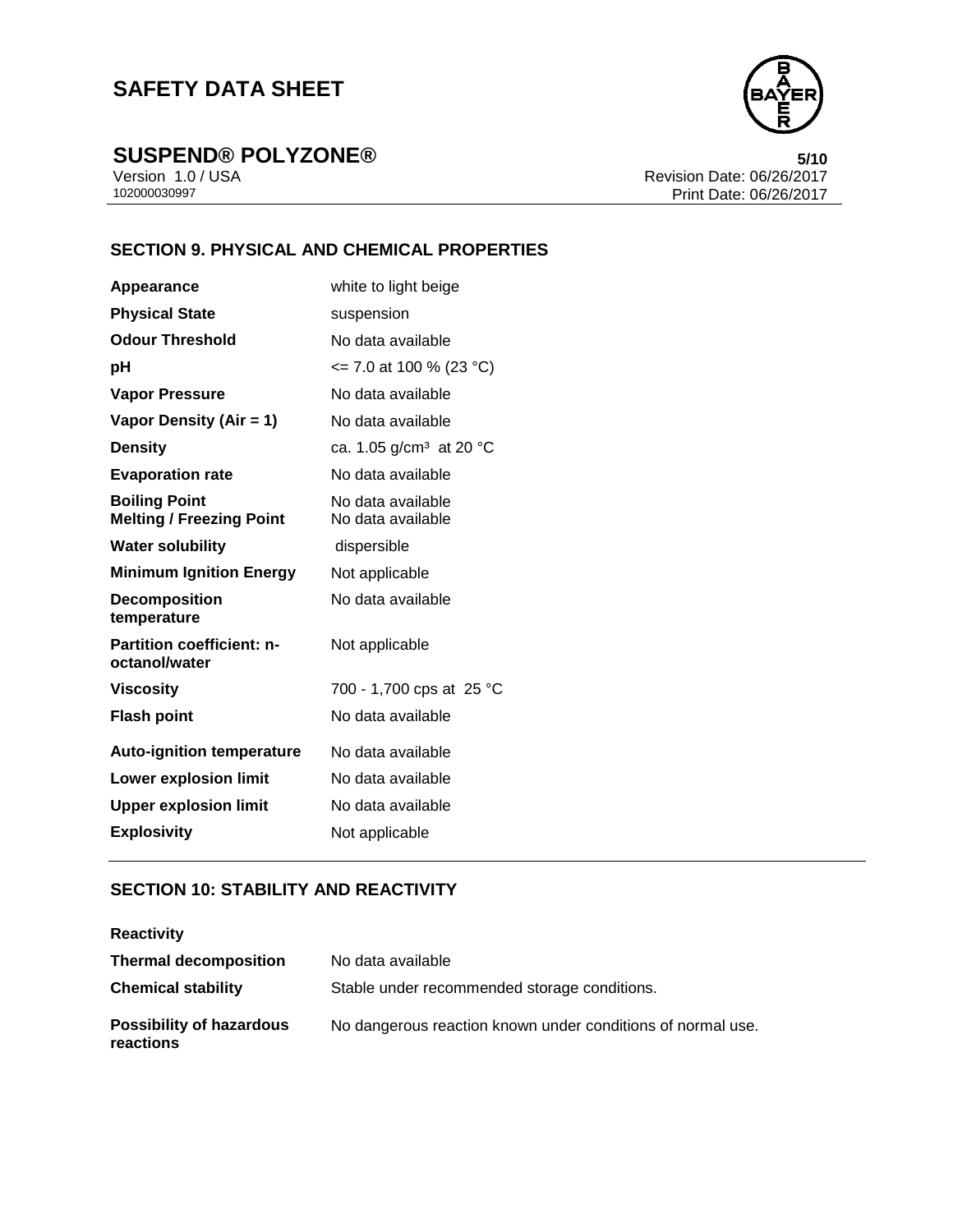

**SUSPEND® POLYZONE® 6/10**

Version 1.0 / USA Revision Date: 06/26/2017<br>102000030997 Print Date: 06/26/2017 Print Date: 06/26/2017

| <b>Conditions to avoid</b>                 | freezing                                                           |
|--------------------------------------------|--------------------------------------------------------------------|
| Incompatible materials                     | No data available                                                  |
| <b>Hazardous decomposition</b><br>products | No decomposition products expected under normal conditions of use. |

#### **SECTION 11: TOXICOLOGICAL INFORMATION**

| <b>Exposure routes</b>   | Eye contact, Skin contact, Inhalation |
|--------------------------|---------------------------------------|
| <b>Immediate Effects</b> |                                       |
| Eve                      | Moderate eye irritation.              |
| <b>Skin</b>              | May cause skin irritation.            |

#### **Information on toxicological effects**

| <b>Acute oral toxicity</b>       | LD50 (female Rat) $>$ 5,000 mg/kg                                                                                                                                  |
|----------------------------------|--------------------------------------------------------------------------------------------------------------------------------------------------------------------|
| <b>Acute inhalation toxicity</b> | LC50 (male/female combined Rat) $> 2.08$ mg/l<br>Exposure time: 4 h<br>Determined in the form of liquid aerosol.<br>Highest attainable concentration.<br>No deaths |
| <b>Acute dermal toxicity</b>     | LD50 (male/female combined Rat) $>$ 5,000 mg/kg                                                                                                                    |
| <b>Skin irritation</b>           | Moderate skin irritation. (Rabbit)                                                                                                                                 |
| <b>Eye irritation</b>            | Moderate eye irritation. (Rabbit)                                                                                                                                  |
| <b>Sensitisation</b>             | Non-sensitizing. (Guinea pig)                                                                                                                                      |

#### **Assessment STOT Specific target organ toxicity – repeated exposure**

Deltamethrin caused neurobehavioral effects and/or neuropathological changes in animal studies. The toxic effects of Deltamethrin are related to transient hyperactivity typical for pyrethroid neurotoxicity.

#### **Assessment mutagenicity**

Deltamethrin was not mutagenic or genotoxic in a battery of in vitro and in vivo tests.

#### **Assessment carcinogenicity**

Deltamethrin was not carcinogenic in lifetime feeding studies in rats and mice.

| <b>ACGIH</b> |  |  |  |
|--------------|--|--|--|
| None.        |  |  |  |
| <b>NTP</b>   |  |  |  |
| None.        |  |  |  |
| <b>IARC</b>  |  |  |  |
|              |  |  |  |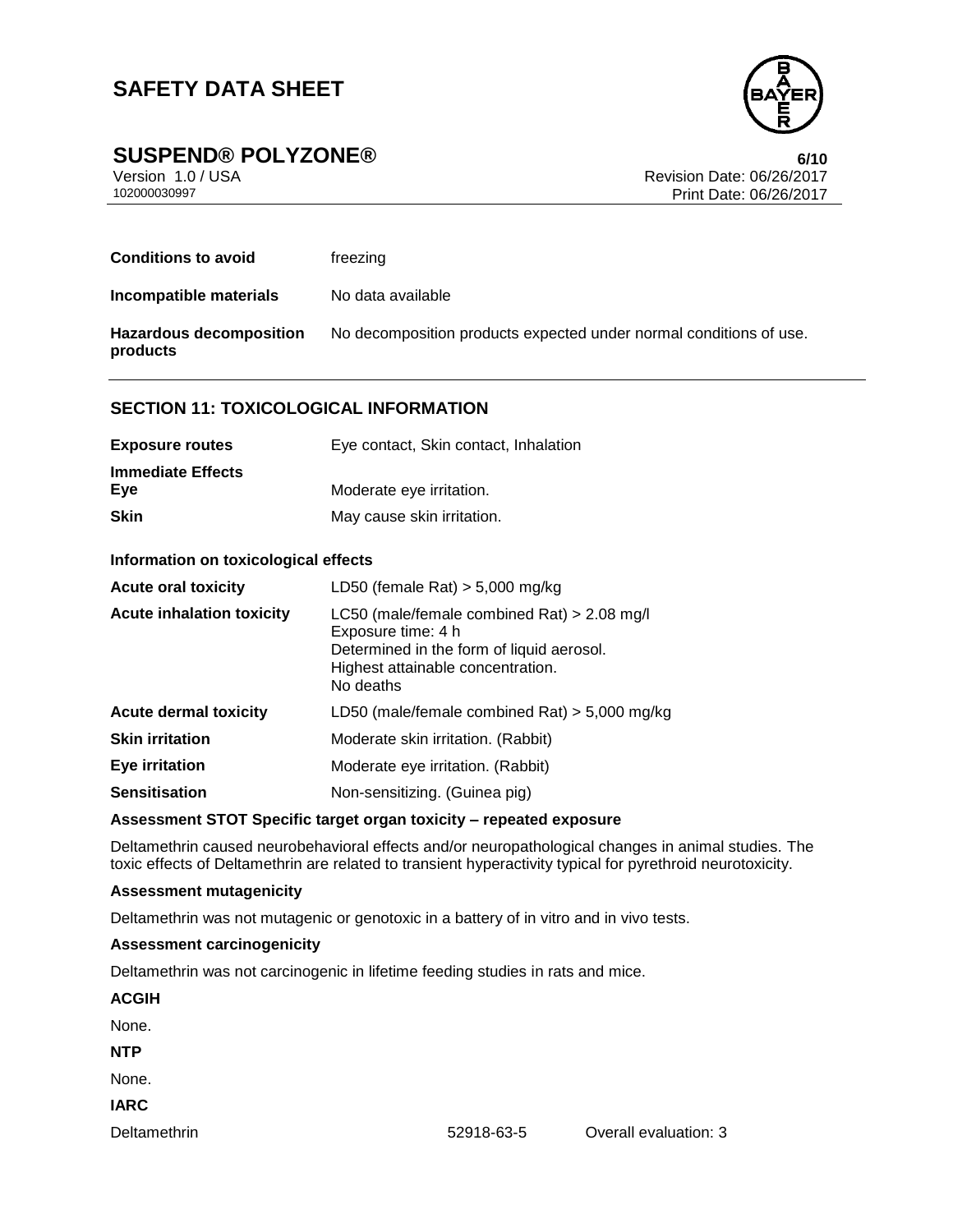

## **SUSPEND® POLYZONE® 7/10**

Version 1.0 / USA Revision Date: 06/26/2017<br>102000030997<br>Print Date: 06/26/2017 Print Date: 06/26/2017

#### **OSHA**

None.

#### **Assessment toxicity to reproduction**

Deltamethrin did not cause reproductive toxicity in a two-generation study in rats.

#### **Assessment developmental toxicity**

Deltamethrin caused developmental toxicity only at dose levels toxic to the dams. The developmental effects seen with Deltamethrin are related to maternal toxicity.

#### **Further information**

Acute toxicity studies have been bridged from a similar formulation(s). The non-acute information pertains to the active ingredient(s).

## **SECTION 12: ECOLOGICAL INFORMATION**

| <b>Toxicity to fish</b>                     | LC50 (Oncorhynchus mykiss (rainbow trout)) 0.00091 mg/l<br>Exposure time: 96 h<br>The value mentioned relates to the active ingredient deltamethrin.                                                                                                                                                                                                                                                                                    |  |  |
|---------------------------------------------|-----------------------------------------------------------------------------------------------------------------------------------------------------------------------------------------------------------------------------------------------------------------------------------------------------------------------------------------------------------------------------------------------------------------------------------------|--|--|
| <b>Toxicity to aquatic</b><br>invertebrates | EC50 (Daphnia magna (Water flea)) 0.00056 mg/l<br>Exposure time: 48 h<br>The value mentioned relates to the active ingredient deltamethrin.                                                                                                                                                                                                                                                                                             |  |  |
| <b>Toxicity to aquatic plants</b>           | $EC50$ (Algae) $> 9.1$ mg/l<br>Exposure time: 96 h<br>The value mentioned relates to the active ingredient deltamethrin.                                                                                                                                                                                                                                                                                                                |  |  |
| <b>Biodegradability</b>                     | Deltamethrin:<br>Not rapidly biodegradable                                                                                                                                                                                                                                                                                                                                                                                              |  |  |
| Koc                                         | Deltamethrin: Koc: 10240000                                                                                                                                                                                                                                                                                                                                                                                                             |  |  |
| <b>Bioaccumulation</b>                      | Deltamethrin: Bioconcentration factor (BCF) 1,400<br>Does not bioaccumulate.                                                                                                                                                                                                                                                                                                                                                            |  |  |
| <b>Mobility in soil</b>                     | Deltamethrin: Immobile in soil                                                                                                                                                                                                                                                                                                                                                                                                          |  |  |
| <b>Environmental precautions</b>            | Do not allow to get into surface water, drains and ground water.<br>Do not contaminate surface or ground water by cleaning equipment or<br>disposal of wastes, including equipment wash water.<br>Do not apply when weather conditions favor runoff or drift.<br>Do not apply this product or allow it to drift to blooming crops or weeds if<br>bees are visiting the treatment area.<br>Apply this product as specified on the label. |  |  |

### **SECTION 13: DISPOSAL CONSIDERATIONS**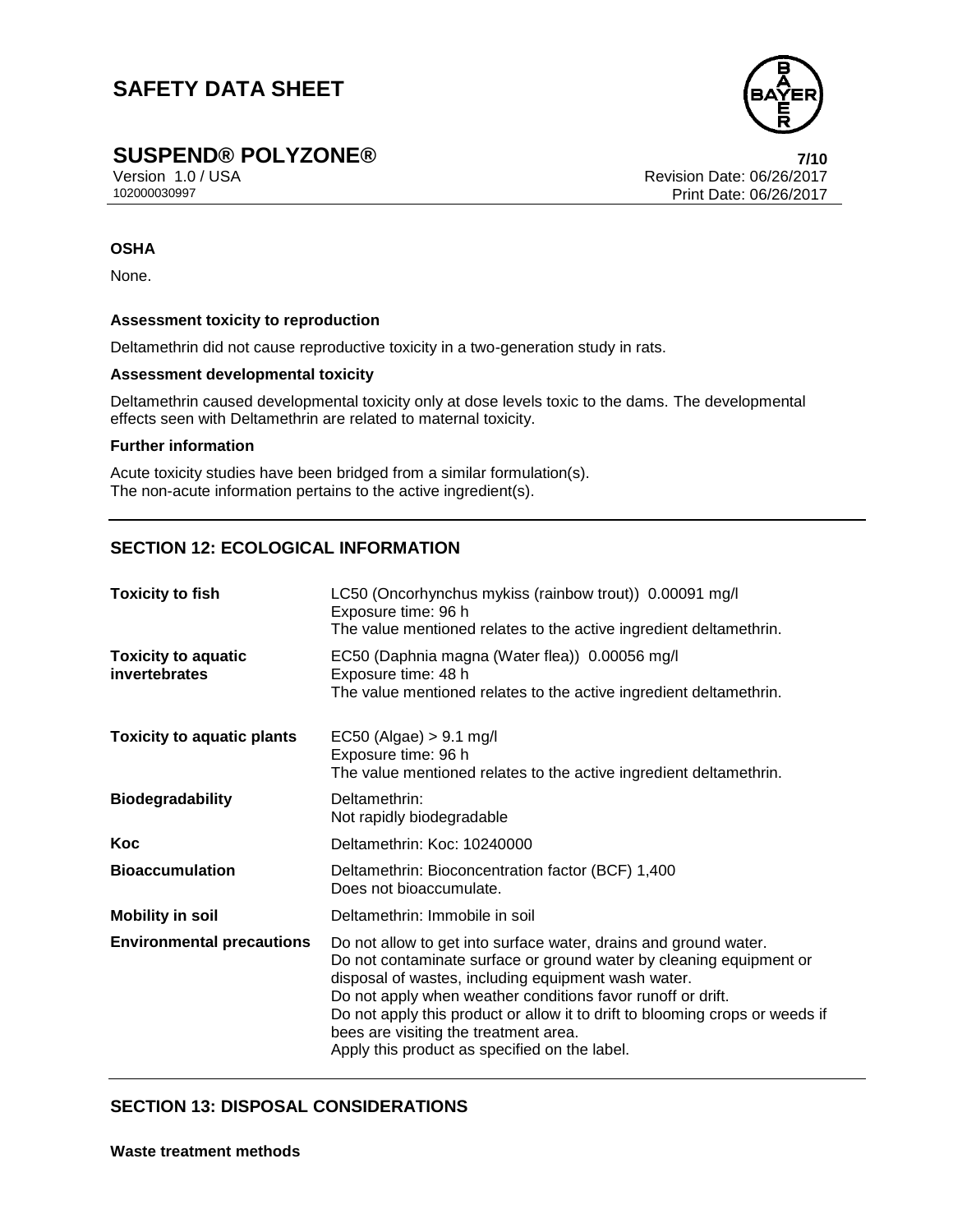

# **SUSPEND® POLYZONE®**<br>Version 1.0 / USA **8/10**<br>Revision Date: 06/26/2017

Version 1.0 / USA Revision Date: 06/26/2017<br>102000030997 Print Date: 06/26/2017 Print Date: 06/26/2017

| <b>Product</b>                | Do not contaminate water, food, or feed by disposal.<br>Dispose in accordance with all local, state/provincial and federal<br>regulations.<br>Follow advice on product label and/or leaflet.                                               |
|-------------------------------|--------------------------------------------------------------------------------------------------------------------------------------------------------------------------------------------------------------------------------------------|
| <b>Contaminated packaging</b> | Do not re-use empty containers.<br>Triple rinse containers.<br>Puncture container to avoid re-use.<br>Consult state and local regulations regarding the proper disposal of<br>container.<br>Follow advice on product label and/or leaflet. |
| <b>RCRA</b> Information       | Characterization and proper disposal of this material as a special or<br>hazardous waste is dependent upon Federal, State and local laws and<br>are the user's responsibility. RCRA classification may apply.                              |

## **SECTION 14: TRANSPORT INFORMATION**

| 49CFR                    | Not dangerous goods / not hazardous material                                      |  |  |
|--------------------------|-----------------------------------------------------------------------------------|--|--|
| <b>IMDG</b>              |                                                                                   |  |  |
| UN number                | 3082                                                                              |  |  |
| Class                    | 9                                                                                 |  |  |
| Packaging group          | Ш                                                                                 |  |  |
| Marine pollutant         | YES.                                                                              |  |  |
| Proper shipping name     | ENVIRONMENTALLY HAZARDOUS SUBSTANCE, LIQUID,<br>N.O.S.<br>(DELTAMETHRIN SOLUTION) |  |  |
| IATA                     |                                                                                   |  |  |
| UN number                | 3082                                                                              |  |  |
| Class                    | 9                                                                                 |  |  |
| Packaging group          | Ш                                                                                 |  |  |
| Environm, Hazardous Mark | <b>YES</b>                                                                        |  |  |
| Proper shipping name     | ENVIRONMENTALLY HAZARDOUS SUBSTANCE, LIQUID,<br>N.O.S.                            |  |  |
|                          | (DELTAMETHRIN SOLUTION)                                                           |  |  |

This transportation information is not intended to convey all specific regulatory information relating to this product. It does not address regulatory variations due to package size or special transportation requirements.

## **SECTION 15: REGULATORY INFORMATION**

**EPA Registration No.** 432-1514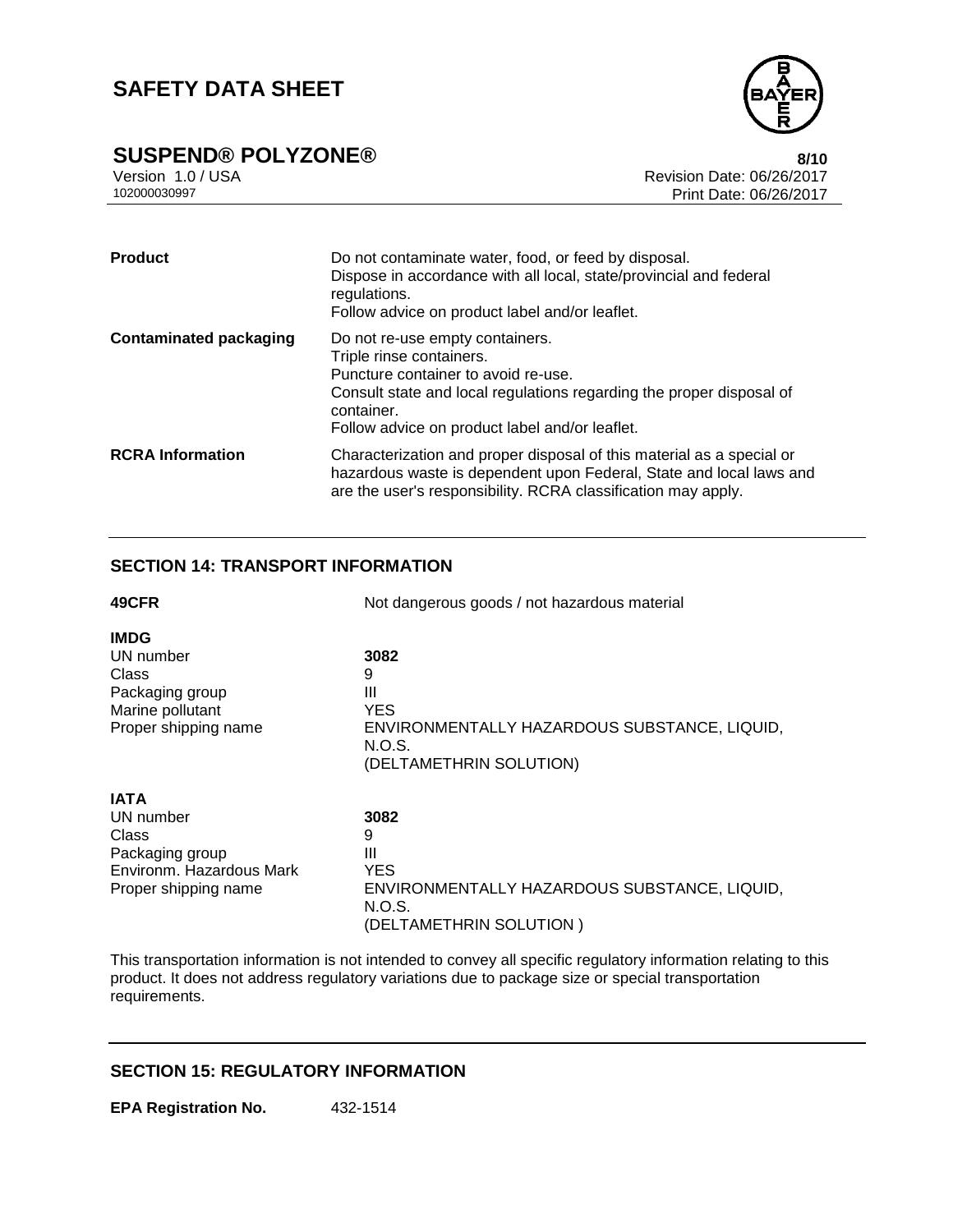

**SUSPEND® POLYZONE®**<br>Version 1.0/USA **1.0/USA POLYZONE®** 

Version 1.0 / USA Revision Date: 06/26/2017<br>102000030997 Print Date: 06/26/2017 بالمستحدث المستحدث المستحدث المستحدث المستحدث المستحدث المستحدث المستحدث Print Date: 06/26/2017

**US Federal Regulations TSCA list** None. **US. Toxic Substances Control Act (TSCA) Section 12(b) Export Notification (40 CFR 707, Subpt D)** None. **SARA Title III - Section 302 - Notification and Information** None. **SARA Title III - Section 313 - Toxic Chemical Release Reporting** None. **US States Regulatory Reporting CA Prop65** This product does not contain any substances known to the State of California to cause cancer.

This product does not contain any substances known to the State of California to cause reproductive harm.

**US State Right-To-Know Ingredients** None.

**Canadian Regulations Canadian Domestic Substance List** None.

**Environmental CERCLA** None. **Clean Water Section 307 Priority Pollutants** None. **Safe Drinking Water Act Maximum Contaminant Levels** None.

#### **EPA/FIFRA Information:**

This chemical is a pesticide product registered by the Environmental Protection Agency and is subject to certain labeling requirements under federal pesticide law. These requirements differ from the classification criteria and hazard information required for safety data sheets, and for workplace labels of non-pesticide chemicals. Following is the hazard information required on the pesticide label: **Signal word:** Caution!

**Hazard statements:** Moderate eye irritation. Avoid contact with skin and clothing. Contact with product may result in transient tingling and reddening of the skin. Remove and wash contaminated clothing before re-use.

#### **SECTION 16: OTHER INFORMATION**